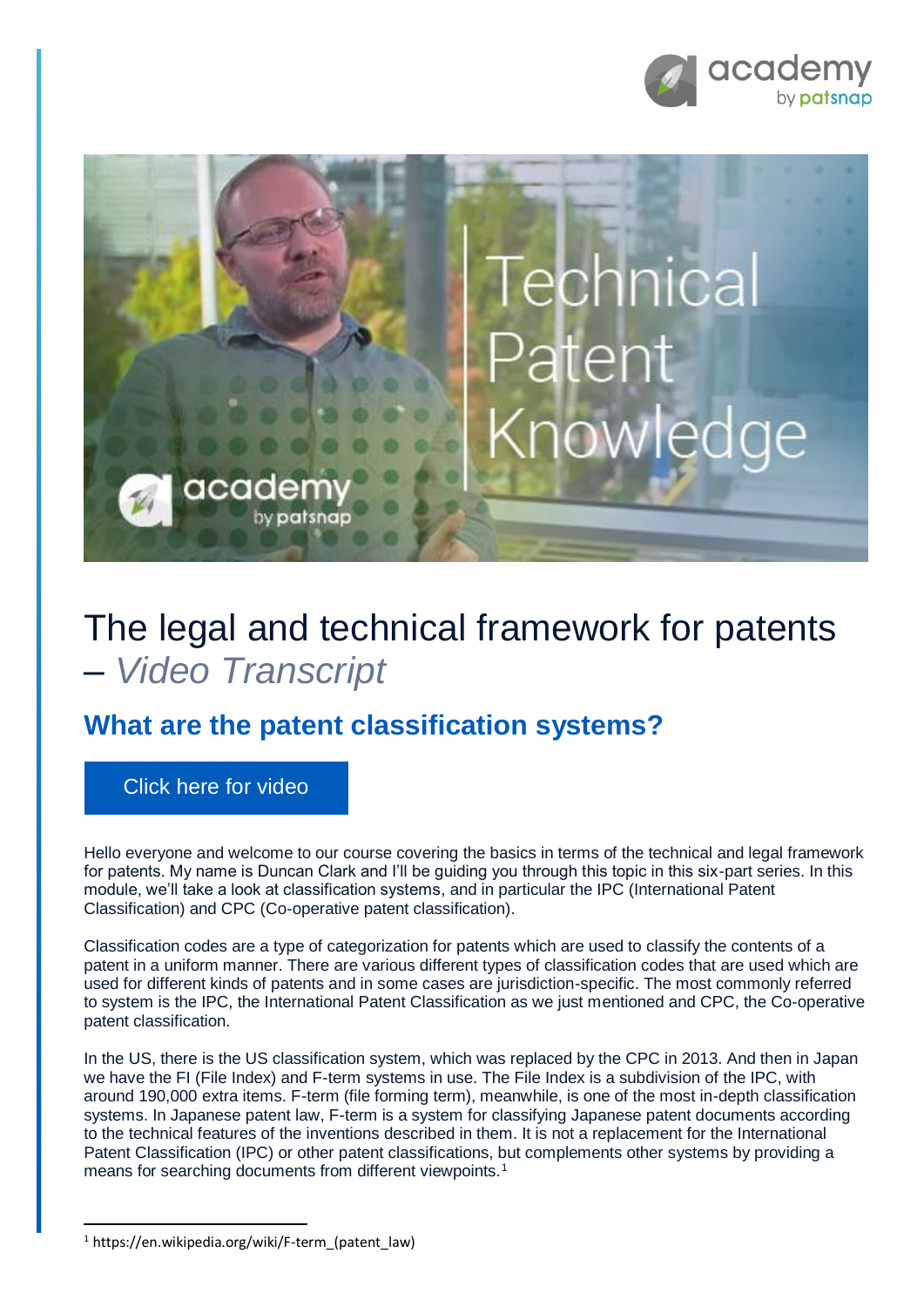

Added to this, there is also the Locarno classification. The Locarno Classification, established by the Locarno Agreement (1968), is an international classification used for the purposes of the registration of industrial designs.<sup>2</sup>

IPC

Let's start with the IPC. This is used in over 100 countries and is administered by the World Intellectual Property Office (WIPO). As the WIPO explains: "The International Patent Classification (IPC), established by the Strasbourg Agreement 1971, provides for a hierarchical system of language independent symbols for the classification of patents and utility models according to the different areas of technology to which they pertain. A new version of the IPC enters into force each year on January 1."<sup>3</sup>

The classification number itself is composed of a number of parts. At the top level, we have what's known as the section. The next level is called the class, followed by the sub-class, main group and, at the lowest level, the subgroups.

We'll start with the section. There are eight of these, namely:

- A: Human Necessities
- B: Performing Operations, Transporting
- C: Chemistry, Metallurgy
- D: Textiles, Paper
- E: Fixed Constructions
- F: Mechanical Engineering, Lighting, Heating, Weapons
- G: Physics
- H: Electricity

So if we take an example, A is human necessities. This is broken down into 15 sub-classes: If we take A01, we can see that this sub-class pertains to agriculture, forestry and so on; if we went into A01B, soil working in agriculture, we can break this into the groups, so zero-zero is hand tools, and then down to the most detailed level, B1/02 is spades or shovels.

Each patent will receive at least one classification code, down to the detail that is deemed necessary by the examiner. Many patents receive multiple codes from the patent examiner, although the first one mentioned on the document is known as its main IPC.

Within PatSnap, you are also able to search by Main IPC. For example, on the image below the main IPC is B61D7/00 and the other IPCs mentioned which are not the main IPCs are B61D7/32 and B65G53/04.

### CPC

**.** 

Next, the Cooperative Patent Classification. This hierarchy provides a more detailed breakdown of the IPC system. It is used by 25 patent offices<sup>4</sup> and is administered as part of a joint collaboration between the European Patent Office (EPO) and the United States Patent and Trademark Office (USPTO).

As the EPO explains: "The Cooperative Patent Classification (CPC) was initiated as a joint partnership between the USPTO and the EPO where the Offices have agreed to harmonize their existing classification systems (ECLA and USPC, respectively) and migrate towards a common classification scheme. This was a strategic decision by both offices and is seen as an important step towards advancing harmonization efforts currently being undertaken through the IP5's Working Group 1 on Classification."<sup>5</sup>

The CPC strongly mirrors the IPC system – divided into sections, classes, sub-classes, and groups comprising subgroups, although there are 9 rather than 8 sections:

<sup>2</sup> http://www.wipo.int/classifications/locarno/en/

<sup>3</sup> http://www.wipo.int/classifications/ipc/en/

<sup>4</sup> https://www.cooperativepatentclassification.org/publications/AnnualReports/CPCAnnualReport2016.pdf

<sup>5</sup> https://www.cooperativepatentclassification.org/publications/AnnualReports/CPCAnnualReport2016.pdf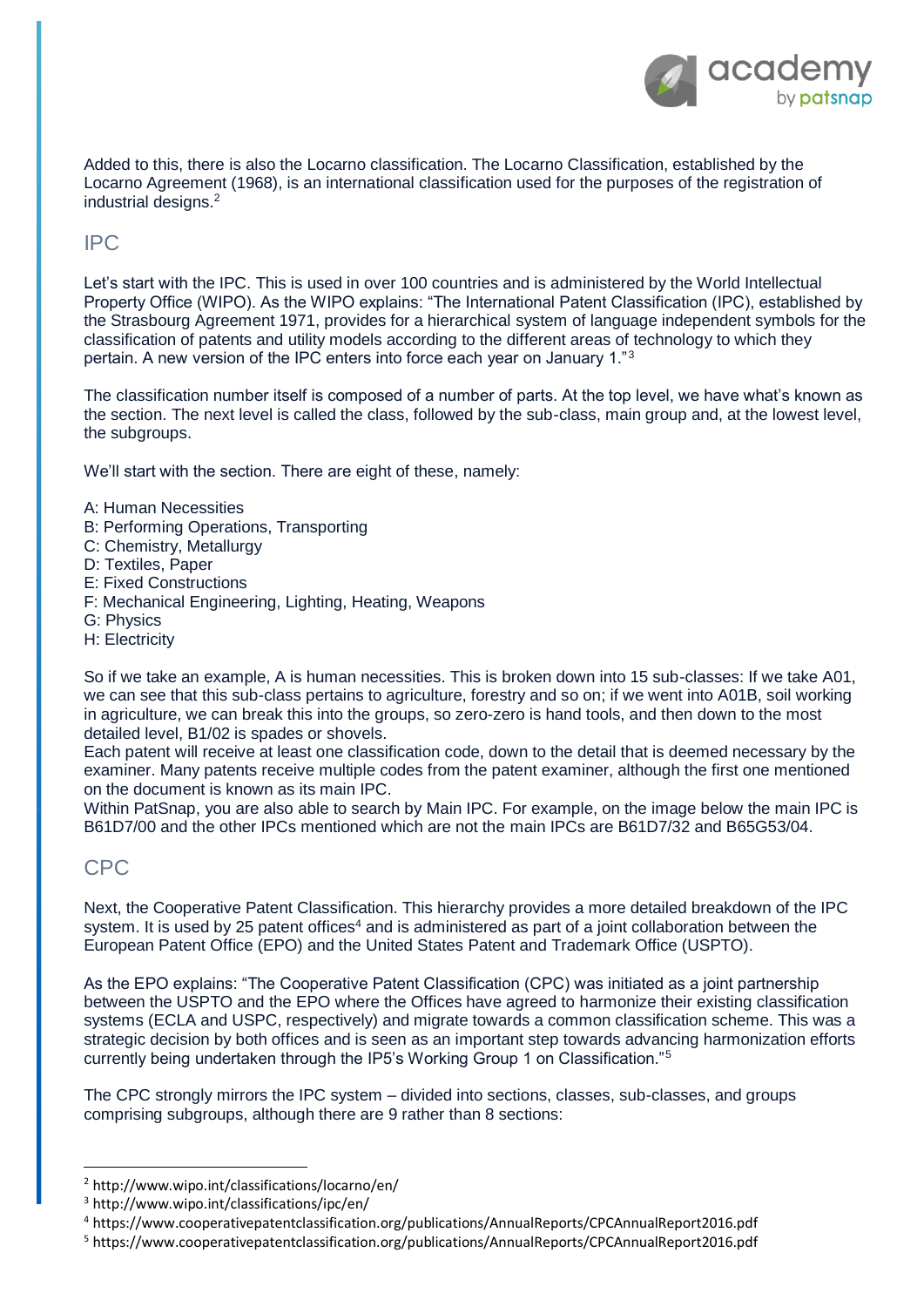

- A: Human Necessities
- B: Operations and Transport
- C: Chemistry and Metallurgy
- D: Textiles
- E: Fixed Constructions
- F: Mechanical Engineering
- G: Physics
- H: Electricity
- Y: Emerging Cross-Sectional Technologies

Let's take a look at the CPC in practice.

And we can see that when we get down to the detail, we have more coverage than what we have for the IPC system. This means that a CPC search, in combination with key word searching, can provide some of the most accurate results for a patent search.

### Other systems

Now for the FI and F-term systems, we have to head to Japan. These systems cover documents that are examined by the Japanese Patent Office.<sup>6</sup> The systems were founded in 1984, in response to the problem that the IPC was found to be inefficient, especially as there are often technologies that are unique to Japan.

That said, the FI (File Index) version is based on the IPC system up to the sub-group level, followed by a three-digit number and/or a single letter. Classifications are assigned by the Industrial Property Cooperation Center, a non-profit organization based in Japan, that itself offers investigation, information classification, and technology survey services on industrial property business.

The F-term, meanwhile, or file forming term, is in turn, a subset of the File Index, although it is not completely hierarchical in the same way. It is also assigned by the Industrial Property Cooperation Center and has its own format, comprising a theme code (5 digits) + Perspective (2 alphabet characters) and a Number, of two digits.<sup>7</sup>

F-terms are used when the IPC alone retrieves many answers and where it can help to identify prior art. According to Kyoko Ueno of the Japan Association for International Chemical Information, it is heavily used to define uses of technology; it is often used for polymer searching, e.g. processes; but it is not used much for low-molecular weight or substance searching, where structure searching is more efficient.

Both the FI and F-term systems are important if one is trying to conduct searches in the Japanese market.

#### Locarno

1

Finally, there is the Locarno system. As the WIPO explains "The Locarno Classification, established by the Locarno Agreement (1968), is an international classification used for the purposes of the registration of industrial designs. The eleventh edition of the Classification entered into force on January 1, 2017." <sup>8</sup>

It comprises a list of terms into which industrial designs are incorporated.

These terms to describe goods are called Product indications. And as the European Union Intellectual Property Office explains: "Each registered design will have one PI assigned to it, describing the goods to which it applies. Each product indication is classified in one class and subclass of the Locarno Classification. In this way, each time a user wants to register a design, it will be easy to check whether there are other

<sup>6</sup> http://www.wipo.int/edocs/mdocs/africa/en/wipo\_ip\_pre\_16/wipo\_ip\_pre\_16\_t\_9.pdf

<sup>7</sup> https://www.stn-international.org/uploads/tx\_ptgsarelatedfiles/F-Term\_09.pdf

<sup>8</sup> http://www.wipo.int/classifications/locarno/en/